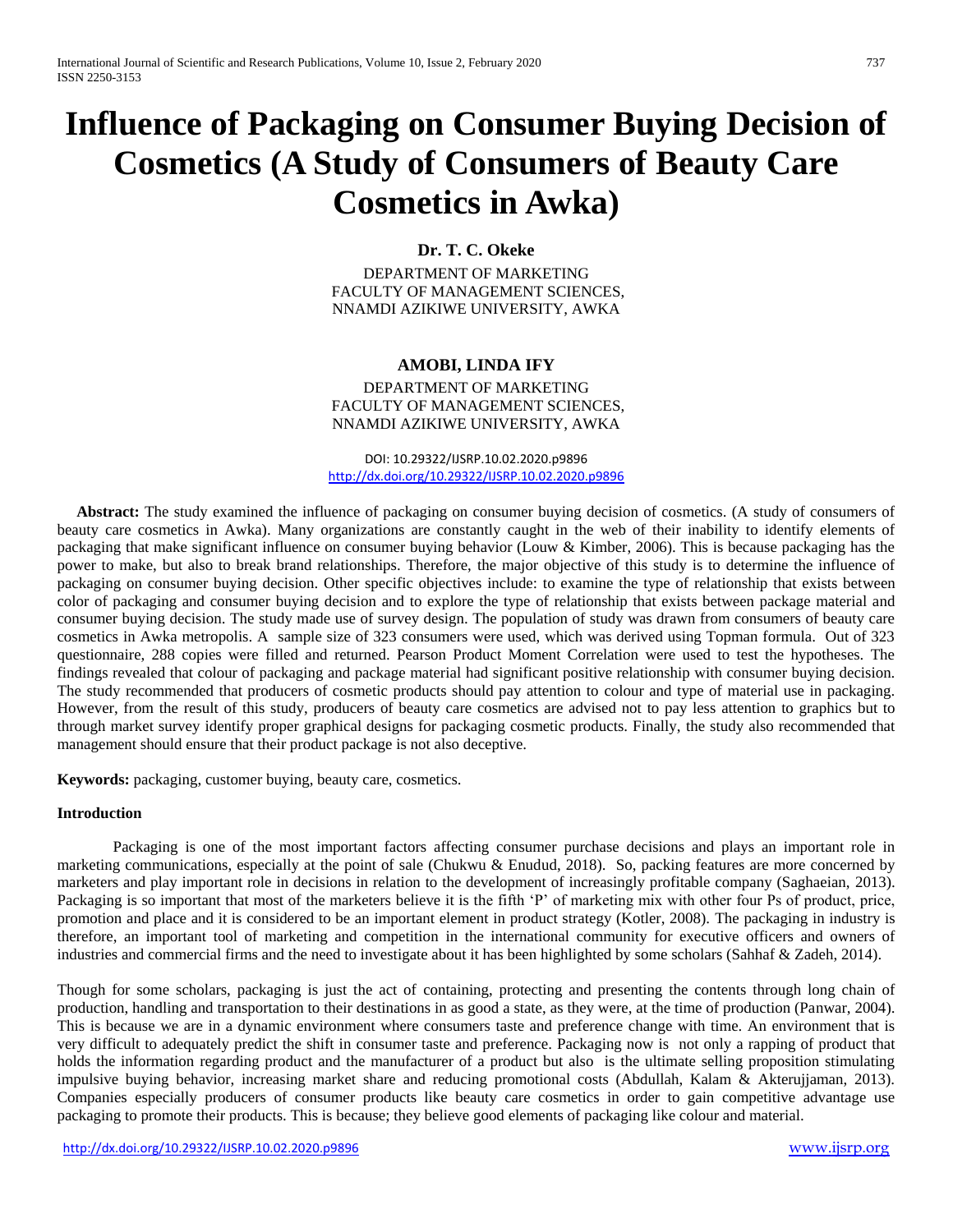Most previous studies have pointed out to some factors, features and specifications of packaging and their influence on consumers' purchase intentions in different approaches like: understanding of cognitive-perceptual approach on customer purchase intention (Aghai, 2016). Majority of other works on the effect of packaging style, attractive packaging, value and quality of packaging, impulse purchasing on consumer buying behavior (Chukwu & Enudud, 2018).

With previous studies and the lack of understanding of specific elements of packaging like; colour and package materials in this area prompted this study to evaluate the impact of packaging based on customer purchase intention with some elements of packaging of cosmetic products. It is necessary for better exploitation of the benefits of packaging industry to the important and influential elements and criteria identified in packaging and based on consumer opinion to be prioritized in the planning and organization of marketing activities to be considered. (Sahhaf & Zadeh, 2014).

This work therefore, looks at the influence packaging on consumer buying decision of cosmetic products especially beauty care cosmetics. In order to achieve this, some elements of packaging like color, material, graphics and printed information as relevant factors of packaging have to be looked into to determine their influence on consumer buying decision of cosmetic products.

# **1.2 Statement of the Problem**

Packaging has a huge role to play in the positioning of products. Today, packages are designed to appeal different occasions, demand to different social groups and even distinguish between different brands. Although, packaging performs an important role in marketing communications and could be treated as one of the most important factors influencing consumers' purchase of consumer products like cosmetics; the significance of its elements like: colour and material and the level their influence on consumers' buying behavior are still relevant controversial issues for discussion among scholars (Kuvykaite, Dovaliene, & Navickiene, 2009).

From extant literature, many organizations are constantly caught in the web of their inability to identify elements of packaging that make significant influence on consumer buying behavior (Louw & Kimber, 2006). This is because packaging has the power to make, but also to break brand relationships (Louw & Kimber, 2006). A key example of the latter is a case cited by Hofmeyr and Rice (2007), where a change in pack design contributed towards a drop in a leading beer brand's market share by more than 20% in the space of just one year.

In organizations, while designers often emphasize on the "shelf impact" of a package – the visual effect that the package has at the point of the purchase when seen in the context of other packages in the category, marketers emphasis more the verbal effect like product information (Silayoi & Speece, 2004).

However, we must not fail to not that while common knowledge and mere observation shows that because people cannot process the huge number of messages they are bombarded with (Jugger, 1999), elements such as colour, and package shape have been suggested as a means of creating distinctiveness (Gaillard, 2007). Also previous research in branding found shape, colour, logo etc. to be used across different communication platforms (Gaillard, Romaniuk, Sharp, 2005; Gaillard, Sharp, Romaniuk, 2006; Romanuik & Sharp, 2004).

Since, the available empirical literature on this research work do not provide unanimous answer concerning influence of package elements on consumer buying decision coupled with fact that from the extant literature no or few studies have been conducted to determine consumer's perspective on influence of packaging on consumer buying decision in the cosmetic industry in Nigeria and Africa in general. It is necessary to investigate in detail the influence of both the visual and verbal elements of packaging (color, material, graphics and printed information) on consumer buying decision of cosmetic products. This will help understand and maximize their different and specific influence on consumer buying decision of cosmetic products.

## **1.2 Statement of the Problem**

Packaging has a huge role to play in the positioning of products. Today, packages are designed to appeal different occasions, demand to different social groups and even distinguish between different brands. Although, packaging performs an important role in marketing communications and could be treated as one of the most important factors influencing consumers' purchase of consumer products like cosmetics; the significance of its elements like: color, material, graphics and product information and the level their influence on consumers' buying behavior are still relevant controversial issues for discussion among scholars (Kuvykaite, Dovaliene, & Navickiene, 2009).

From extant literature, many organizations are constantly caught in the web of their inability to identify elements of packaging that make significant influence on consumer buying behavior (Louw & Kimber, 2006). This is because packaging has the power to make,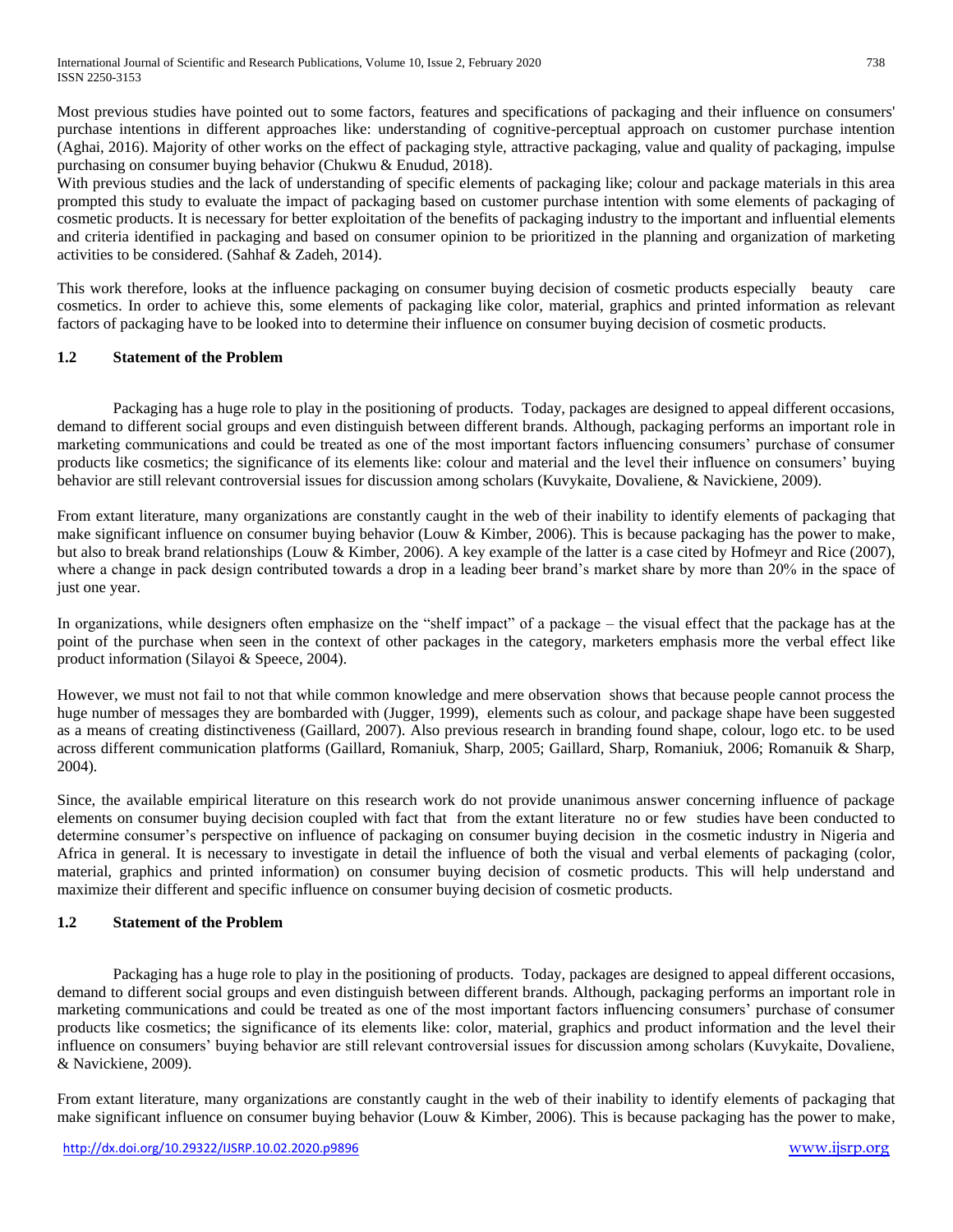International Journal of Scientific and Research Publications, Volume 10, Issue 2, February 2020 739 ISSN 2250-3153

but also to break brand relationships (Louw & Kimber, 2006). A key example of the latter is a case cited by Hofmeyr and Rice (2007), where a change in pack design contributed towards a drop in a leading beer brand's market share by more than 20% in the space of just one year.

Currently, two categories of packaging elements have been established in marketing literature that affect a consumer's purchase decision: visual elements and verbal (also sometimes called informational) elements (Silayoi & Speece, 2004).

Visual elements consist of color, form, size, material and graphics while verbal elements describe for example brand, producer and country-of-origin (Kuvykaite, Dovaliene, & Navickiene, 2009). Visual elements provide information that affects the consumer's emotions whereas verbal elements send out information that has an effect on the consumer's cognitive orientation (Silayoi & Speece, 2004).

In organizations, while designers often emphasize on the "shelf impact" of a package – the visual effect that the package has at the point of the purchase when seen in the context of other packages in the category, marketers emphasis more the verbal effect like product information (Silayoi & Speece, 2004).

However, prior to this research, few studies have been conducted in regard to packaging design and purchase decision**.** Comparing the impact of visual and verbal elements of package on consumers' purchase decisions it could be stated that verbal elements are more important than visual ones. This is because packaging has several tasks including cutting through the muddle to get consumers to notice/see the product; communicating marketing information; stimulating brand impressions; and providing various brand cues (Louw & Kimber, 2006). On the contrary, according to Kuvykaite's (2009) research on the impact of package elements on consumer purchase decision economics and management concluded that visual elements are more important. According to him, material is the most important visual elements for purchasing; colour and graphics were regarded as unimportant elements of package. However, we must not fail to not that while common knowledge and mere observation shows that because people cannot process the huge number of messages they are bombarded with (Jugger, 1999), elements such as colour, and package shape have been suggested as a means of creating distinctiveness (Gaillard, 2007). Also previous research in branding found shape, colour, logo etc. to be used across different communication platforms (Gaillard, Romaniuk, Sharp, 2005; Gaillard, Sharp, Romaniuk, 2006; Romanuik & Sharp, 2004).

It is therefore obvious from the extant literature that there are discrepancies not only in the opinions and observations of designers and marketers of some organizations but also in the findings of scholars in this area. Therefore, to achieve the marketing objective for the brand and satisfy the desires of consumer, the aesthetic and functional components of packaging must be chosen correctly" (Keller, 2009). Kapferer (1997) asserts that the aesthetic considerations relate to a package's size and shape, material, colour, text and graphics, while the functional connotes product information. The impact of package and its elements on consumers' purchase decisions can be revealed by analyzing the importance of its separate elements for the consumer's choice.

Since, the available empirical literature on this research work do not provide unanimous answer concerning influence of package elements on consumer buying decision coupled with fact that from the extant literature no or few studies have been conducted to determine consumer's perspective on influence of packaging on consumer buying decision in the cosmetic industry in Nigeria and Africa in general. It is necessary to investigate in detail the influence of both the visual and verbal elements of packaging (color, material, graphics and printed information) on consumer buying decision of cosmetic products. This will help understand and maximize their different and specific influence on consumer buying decision of cosmetic products.

## **1.3 Objectives of the Study**

The major objective of this study is to determine the influence of packaging on consumer buying decision.

Other specific objectives include:

- 1. To examine the type of relationship that exists between color of packaging and consumer buying decision.
- 2. To explore the type of relationship that exists between package material and consumer buying decision.

#### **1.4 Research Questions**

- 1. What type of relationship exists between color of packaging and consumer buying decision?
- 2. What is the relationship between package material and consumer buying decision?

## **1.5 Research Hypotheses**

The following hypotheses have been formulated in line with the research objectives:

- H<sub>1</sub>: There is a significant relationship between color of packaging and consumer buying decision.
- H2: There is a significant relationship between package material and consumer buying decision.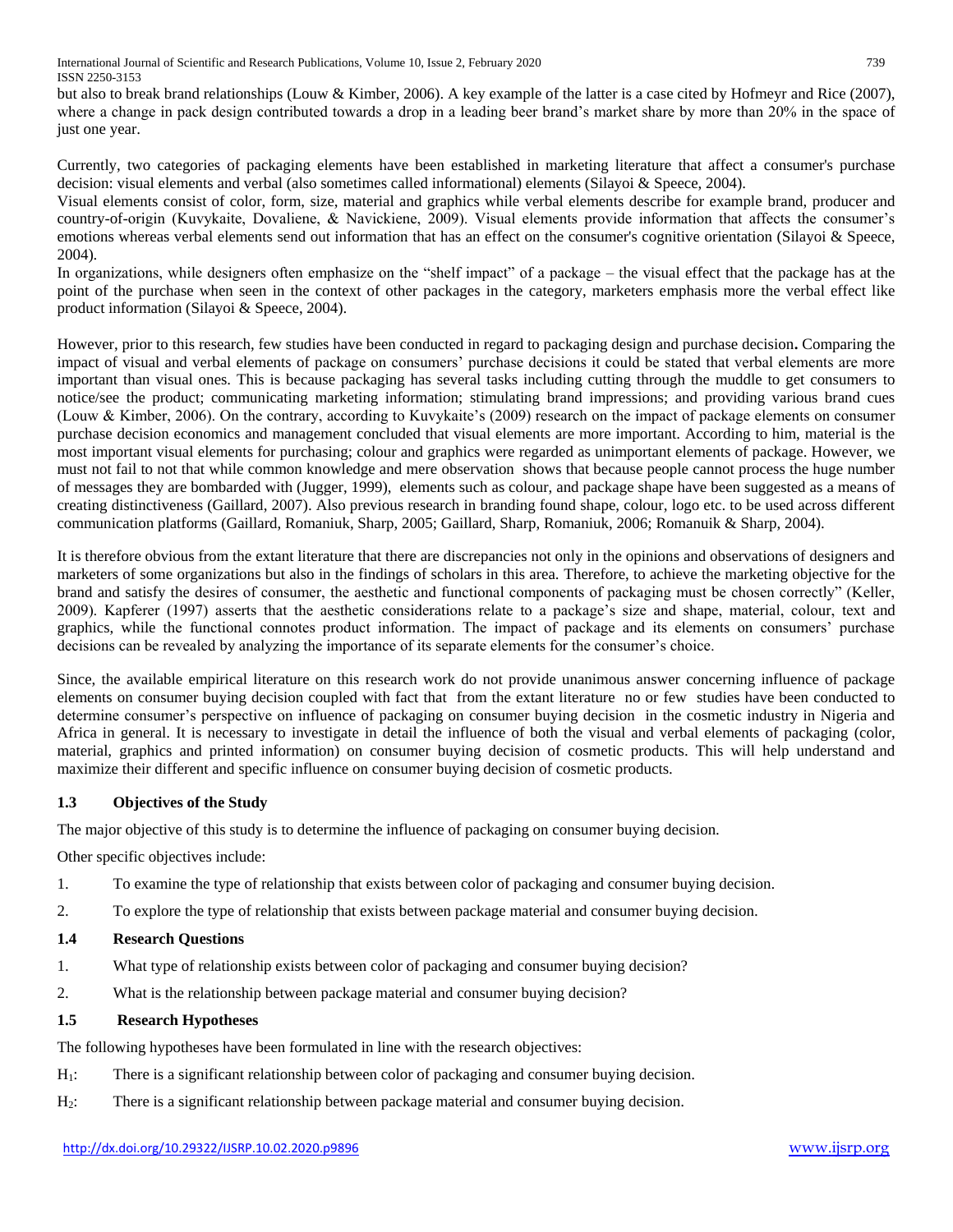## **2.1 Functions of Good Packaging**

Packaging performs many functions according to Onuoha and Egbuta (2010) packaging performs two basic functions which include protective function and promotional function. While according to Anyanwu (2000) the importance of packaging can be considered from three functional perspective of;

Protective function Promotional function Perceptual function

Nwaizugbo and Onyeka (2013) gave their function as protecting the product, promotion function, utility function, product differentiation and product development function.

Basically, the functions of any package will be to protect the product the in the container. Design and promotional considerations are increasingly coming out in producing packages. In few cases there will be a conflict between what the manufacturers think the product ought to offer. In looking at the functions of packaging, it is profitable to consider the distributors, consumer and legal requirement for a package.

#### **i. Distributor Requirement**

The legal length of the distribution channel should be taken into consideration when designing packages. The amount of handling the container will receive and variations in climate conditions, which may be encountered between the point of manufacturing and sale, should be considered, attention should also be considered when designing package sales per square root or per linear foot of shelf are measures often used to measures retail productivity and retailers are likely to avoid packs that will occupy a disproportionate amount of space in relation their value.

#### **ii. Consumer Requirement**

Consumer want product but have little direct interest in the Packaging in the packaging of these products. Consumers are however, receptive to technical and aesthetic improvement in pack design, it is almost impossible to differentiate many competing products on the basis of objects criteria and their cases packaging and promotion constitute the sole distinguishing features upon which the products success or failure depends. Many products are not consumed immediately after purchase or after the package is opened. They are often used over varying periods of time. To prevent spoilage such product must be packed in reasonable packs.

#### **iii. Legal Requirement**

The production and design of packaging is influenced the increasing amount of information, which by law must appear on it. These legal requirements are not being taken seriously Nigeria manufactures. The increasing amount of information, which by law must appear on it. These legal requirements are not being seriously by Nigeria manufactures. The Nigerian standard organization, which is supposed to ensure compliance, does not appear to do a very good job. Example is given below about the nature of products information required. Consumer products should be marked with

- $\div$  Name and address of the manufacturer
- Description of product
- Any Relevant Expiring Date
- Warning of Caution Necessary and Required References to Particulars.

The rights to package design are also legal legal aspects of packaging. Design registration can be very valuable, especially in the area of wine, spirit, toiletries and cosmetics packaging. Means of securing the legal right over a product include the following.

- a)Patent right: for a new invention of application.
- b)Copy right: provided the existence and ownership can be proved. This is a powerful weapon against imitations.
- c)Trademarks: may assist in distinguishing packaging from competitors. To secure ownership of these legal rights, one should.
- 1. Identify a designer: that means there is need to know who made who made the design, are there an employee or contracted labour? One person or several?
- 2. Ensure that the rights have been assigned to him.

There should be a standard clause in contracts of employment of copyrights.

- Format assignment documents for employees and contracted workers may be advisable.
- 3. Keep the original drawing: A file should be kept with the history of development of the packaging.

## **2.1.2 Packaging Elements**

4. According to Nilson and Ostrom (2005), the product packaging design includes the brand name, colour, topography and images, all which influence how quickly and easily a product catches the eye. Kotler (2004), distinguished six elements that must be appraised when taking packaging decisions; Size, Form, Colour Material, Text and Brand. Smith and Taylor (2004),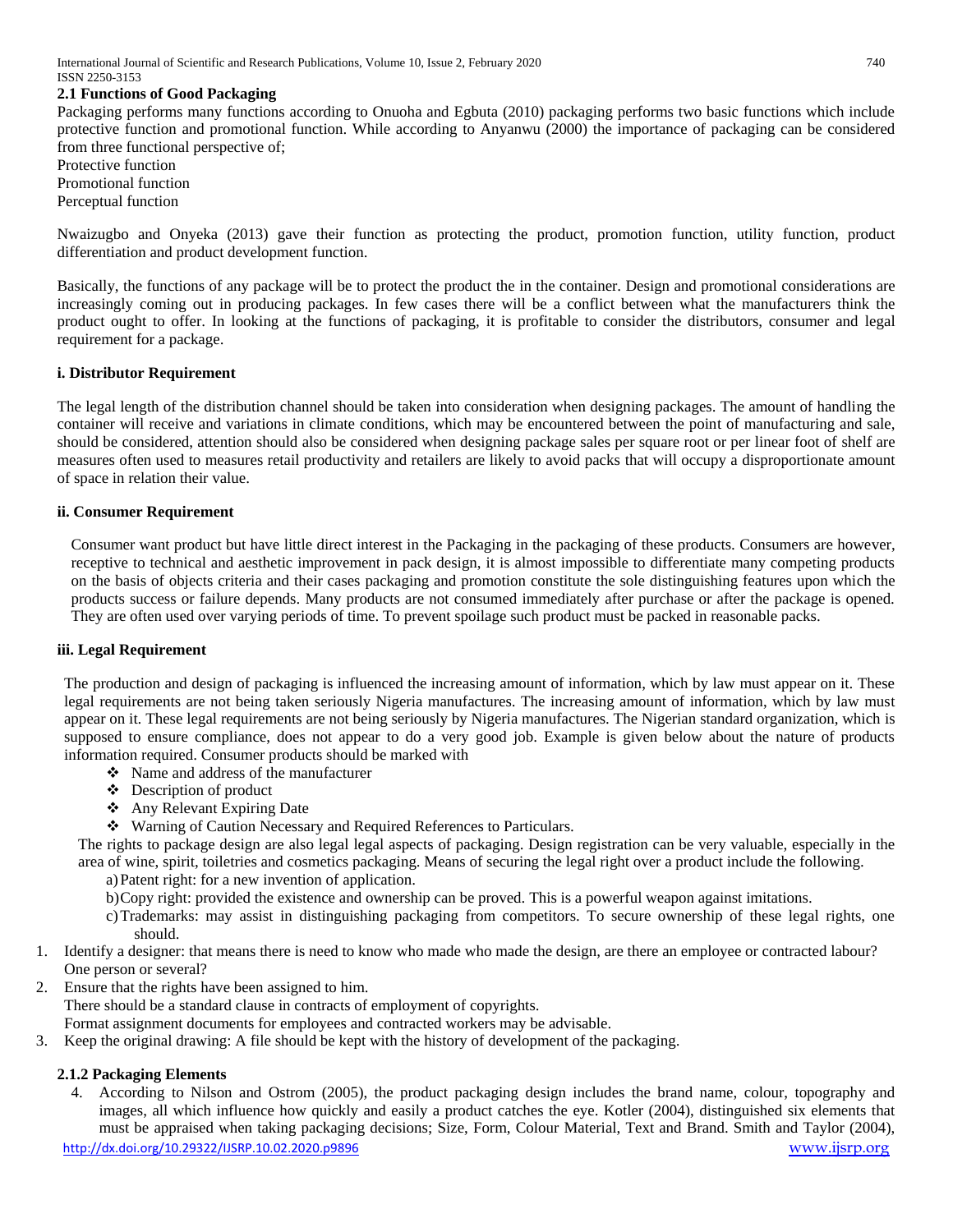noted that there are six variables that must be taken into consideration by producers when creating packaging and they include: Form, Size, Colour Graphics, Material and Flavour.

- 5. According to Silyoi and Speece (2007), there are two categories of elements: Visual elements and Informational elements. Visual elements include: graphic, colour, shape and size while informational elements are information provided and technology. According to the, visual elements are related with affective aspect of consumer decision making process, while informational elements are related with cognitive one. The visual elements of packaging have a stronger influence on the purchasing when consumers have low involvement in the purchase, in other words, when the product is of low risk and less expensive. They also have a strong impact on impulse purchases (Nilson & Ostrom, 2005).
- 6. In summary, there are two main blocks of packaging from the analysis of the literature and they include: Visual (graphic, colour, brand name, size, shape, form, and materials) and Verbal (printed information, producer, country of origin and brand name).

# **7. Colour**

- 8. Colour plays an important role in a potential customer's decision making process, certain colours set different moods and can help to draw attention (Deliya & Parmar, 2012). According to Harper and Miller Burns (2012), aligning fragrance and color is one of the most important tools a brand can wield in the perfume industry. It is important because product labels, packaging and colors have to be congruent with the odor of the product (Milotic, 2001). Same applies to food packaging, where the package cannot look better than the food tastes (Meyers and Gerstman, 2005). Colors and smells can nonetheless be learned if the color and odor are dissimilar (Milotic, 2001), though this is difficult to achieve because people have already strong associations with colors (Wu et al, 2009).
- 9. Colors should not be looked upon as mere decorative means when incorporated in package design because they bring with them strong symbolic significance. Consumers have a direct sense for a product's colors as it impacts on their visual and psychological feelings (Wu et al, 2009).
- 10. The first color function is that of catching the attention of consumers, especially at the point of purchase, where it has been proven that particularly vibrant colors, such as red and yellow attract attention. According to Wu et al (2009), red makes people excited while blue calms people, and this is because each color has its own meaning. Warm colors suggests fire and sun (both very progressive) and cool colors imply air and water (giving a tranquil feeling). The use of colors plays a big part in creating an aesthetic experience as they can reflect different characteristics, moods and temperaments (Wu et al, 2009). The moods associated with colors are advantageous if a brand needs a fresh beginning as a new package whose coloris very different to a brand's original package color, will attract the customer's attention. This makes the product more probable for purchase than a package whose color is moderately different (Garber, Burke and Jones, 2000).

## **11. Size**

- 12. The effect of packaging size has a strong influence on the purchasing when the quality of the product is hard to determine (Silayoi & Speece, 2007). However, packaging size depends on product features and target market (Smith, 2004). According to Agariya (2002) different packaging size is a way to extend a product into new markets. The two visual elements shape and size have been written under one title here because they are particularly intertwined with each other. a manufacturer of paper cups is facing competition from a company that makes larger cups. The manufacturer wants to design a larger paper cup that maximizes perceived volume for the same amount of raw material. What shape of cups should it make?" (Raghubir and Krishna, 1999). There is a common saying among designers, that form follows function, (Adhesives & Sealants Industry, 2011) though technological changes in materials such as plastics has lead to new approaches in packaging where various design paradigms are incorporated into the package shape. Though there does not seem to exist conventional understanding regarding package shapes, many shapes are today part of the brand image, one of the most famous examples being the Coca-Cola bottle. It is also important for producers to consider different dimensions of the package's shape when introducing new products (Raghubir and Krishna, 1999).
- 13. Designers need to appreciate how visual elements communicate and create abstract
- 14. perceptions in the consumer's mind. So within the design process, designers should convey various feelings according to the shapes of different objects. For instance, square shapes give a sense of stability while circular shapes are perceived more as complete or perfect (Wu et al, 2009). Another thing to consider is that larger portions are often associated with higher social status and people may choose larger portions when they feel powerless and want to affirm themselves (Chandon, 2012).
- 15. With other things the same, packages that appear larger will be more likely to be purchased, that is if the consumer does not read the information provided on the package concerning volume. Both consumer perceptions and volume have many connotations for package shape decisions (Raghubir and Krishna, 1999). Especially, the height of a container is considered an important dimension that consumers commonly use as guidance to make volume judgment.
- 16. Consumers cluster most existing standard packages into four shape categories, these are cylinders, kegs, bottles, and spatulates, and each of these shape-types present characteristic effects on volume appearance, according to Garber, Hyatt and Boya (2009). In their study, the authors found that tall bodies give a larger overall package volume appearance than short bodies do, and geometrically complex forms are perceived as smaller than simple forms. Also, for packages that have compound complex forms that are composed of noticeable joining of two or more parts (including necks, shoulders, bodies, and feet), consumers tend to look at the body of the package to determine the volume.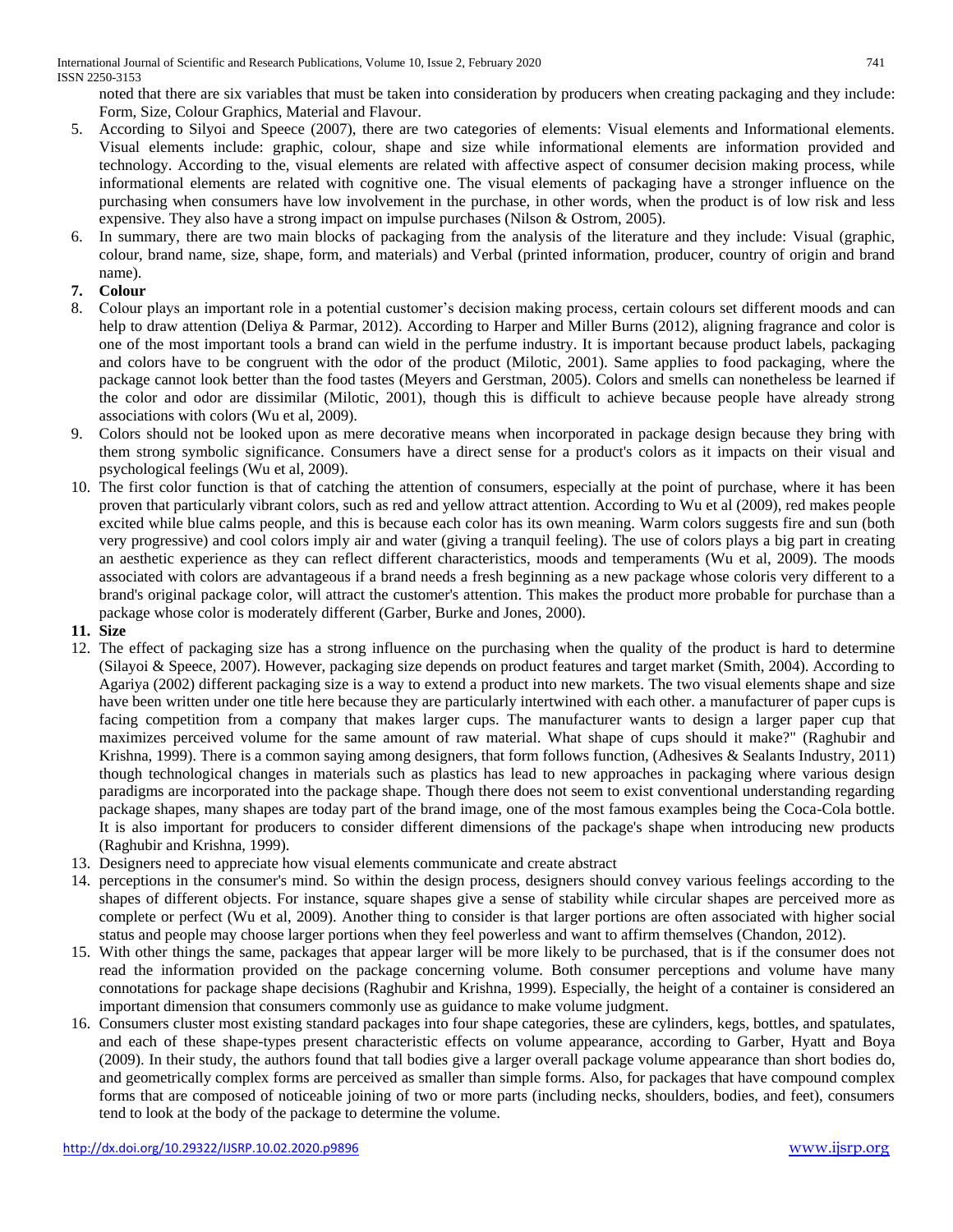International Journal of Scientific and Research Publications, Volume 10, Issue 2, February 2020 742 ISSN 2250-3153

17. It is also important to note that cultural differences do effect preferences in package design elements (Adhesives & Sealants Industry, 2011),and so does practical limits on how large or how miniature a package can be (Garber Jr., Hyatt and Boya, 2009).

## **18. Material**

- 19. When choosing between multiple products, particularly when the consumer is more involved in the process, he will often choose the higher priced item because the higher price implies higher quality (Deliya & Pamar, 2012). According to them, the same is true of packaging material; higher quality packaging and labels will influence the consumer to purchase more often than low quality packaging. Krasovec (2006) in their study divided materials used for packing into several types: paperboard, plastics, glass and metal. Material semantics of package design describes the communication of materials, texture and the fabric information of products (Wu et al, 2009), and as the packaging market is a highly competitive place, the actual packaging has become as significant to success as the product it is wrapped around (Daily Foods, 2001).
- 20. According to Daily Foods (2001) developing and selecting the "right" container that successfully markets a product, especially foods, requires an understanding of packaging materials. Packaging professionals need to understand the advantages and disadvantages of particular materials and how they can be used to differentiate the product. The most used materials in packaging are today classified into plastic, paper, metal and glass (Hong & Suhua, 2011). Plastic started to be used for packaging in the beginning of the 20<sup>th</sup> century and has become the most economically popular packaging material. Paper packing is also a very fashionable choice because of its formability and low cost. Aesthetically it is also a great marketing choice as beautiful pictograms can be directly printed onto the package.
- 21. Metal packaging materials are known for being especially useful for protecting food during long periods of time, especially at war, during the 19th century. Today metal is still going strong due to its protecting character. But what has really made metal a favorite among packaging professionals is the ability to shape it into many different forms, and designers can get very creative with the shape and size of their containers with the use of metal (Hong & Suhua, 2011).
- 22. Finally, glass is another favorite among producers as it also can form into various shapes. It is hard, transparent, heat-resistant and can be easily cleaned. It is primarily used for oil, alcoholic drinks, beverages and cosmetics. What might be considered as a negative aspect of glass as a packaging material is that it is fragile, relatively heavy and the cost of transporting and storing the material is rather high (Hong and Suhua, 2011).

## **2.1. 3 Problems of Packaging;**

Today's consumers is faced with so many problems because purchasing is becoming impersonal more so, products themselves are becoming more complex, because products are sometimes wrapped in plastic container that make it difficult for the consumer to even known when faced with conflicting and confusing advertisement.

- $\bullet$  Most of the packaging in Nigeria are not adequately compelled to perform according to set standards. Mostly the packaging material often used mostly in the information voriting on packaging are so inadequate that the after effect of such a product, the direction of use, the weight etc. are no longer required as far as the manufacture is consigned.
- Another major problem confronting packaging in Nigeria is the issue of monopoly or near monopoly or mar monopoly. Most of manufacturers of packaging material are few in the country.
- consumers do not know their basic right regarding packaging most of them are grant, under the sale of Good Act (1979, for instance, the seller gives the consumer implicit under taking that the goods are of merchantable quality that is, they are not broken or damaged and that they will work properly because the consumers are ulitertes, any type of product can be sold to them without them protesting against it.

#### **2.1.4 Strategies of Consumer Buying Process**

The customer buying process also called a buying decision describes the process a customer goes through before they buy a product. The decision process usually involves five stages. However, consumers do not always pass through all five stages, they may skip or reverse some. The five stages are:

**Problem Recognition:** This is often recognized as the first and most important steps in the customer's decision process. The buying process starts when the buyers recognize a problem or need. The need can be triggered by internal stimuli (such as hunger or thirst) or external stimuli (such as packaging, advertising or word of mouth) because it pays emphasis on their benefits.

**Information Search:** Having recognized the need, the next step a buyer may take is the information search in order to identify and evaluate information sources related to the central buying decision, customer or buyer may rely on print, visual, online, media or word of mouth for obtaining information and visiting stores to learn about the product.

**Evaluation Alternatives:** Consumers will evaluate products or brand at this stage on the basis of alternative attributes. Those which have the ability to deliver the benefits the consumer is seeking, a factor that heavily influences this stage is customer's attitude involvement. For example, if the customer's attitude is positive and the involvement is high, then they will evaluate a number of companies or brands but if it is low, only one company or brand will be evaluated.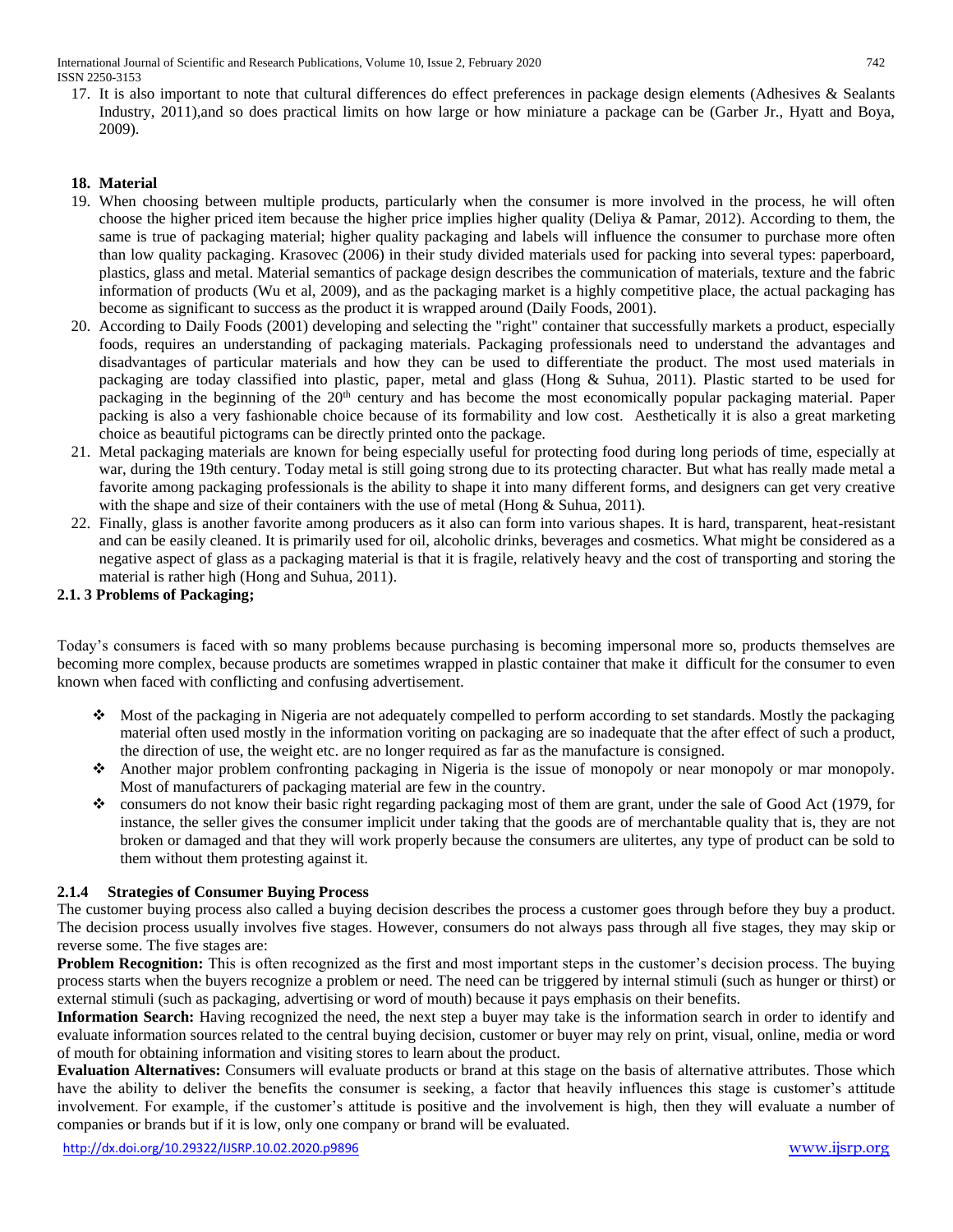**Purchase Decision:** this is the penultimate stage where purchase takes place. Kotler (2009) states that this final purchase decision may be disrupted by two factors: negative feedback from the customers and the level of motivation to accept the feedback.

**Post Purchase Behavior:** in brief, customers will compare products with their previous expectations and will be either satisfied or dissatisfied. Therefore these stages are critical in retaining a customer.

# **3.1 Research Methodology**

The research design adopted in this study is survey which involves administering questionnaire to the respondents in order to address the objectives of the study. The study was carried out in Awka metropolis in Anambra State. The population of this study comprises consumers of beauty care cosmetics in Awka metropolis. Since the population of the study is unknown, we adopt the Topman formula for infinite population. This study employed disproportionate stratified random sampling technique. Structured questionnaire was the major instrument for data collection. A five point likert scale, ranging from strongly disagree to strongly agree was used in designing the questions. The supervisor did a face validation of the instrument to ensure that the instrument measures what it is intended to measure. Test-retest method was also used to ensure that the measuring instrument provides a consistent result. This involves administering the same test instrument to the same group on two occasions and correlating the paired scores. The internal consistency of the research instrument was tested using Cronbach's alpha coefficient. The coefficient reliability of their responses was established as 0.865, using Crombach Alpha which was considered high enough. The data collected will be analyzed using descriptive statistics. Multiple regressions and Pearson product coefficient correlation used to test the significance of the hypotheses generated for the study. This was adopted because it indicates which independent variable is the best predictor, the second best and so on.

## **Results**

| <b>Colour</b>                                       |  |  |      | <b>SD</b> | D     |       | A   | <b>SA</b> | Total |
|-----------------------------------------------------|--|--|------|-----------|-------|-------|-----|-----------|-------|
| I love some beauty care cosmetics because of the    |  |  |      | 20        | 38    | 50    | 100 | 80        | 288   |
| attractive colour of the pack                       |  |  |      | 6.9%      | 13%   | 17.3% | 34% | 27%       | 100%  |
| I Prefer beauty care cosmetics to others because of |  |  | 20   | 40        | 50    | 99    | 79  | 288       |       |
| their colour                                        |  |  | 6.9% | 13.9%     | 17%   | 34%   | 27% | 100%      |       |
| I can easily locate some beauty care cosmetics at   |  |  | 25   | 35        | 48    | 98    | 82  | 288       |       |
| first sight due to its unique colour                |  |  | 8.7% | 12.1%     | 16.7% | 34%   | 28% | 100%      |       |
| Colour combination of beauty care cosmetics pack    |  |  | 20   | 26        | 48    | 98    | 96  | 288       |       |
| is attractive                                       |  |  | 6.9% | 9%        | 16%   | 34%   | 34% | 100%      |       |
| Total                                               |  |  | 85   | 139       | 196   | 395   | 337 | 1152      |       |
| Average                                             |  |  | 21   | 35        | 49    | 99    | 84  | 288       |       |
|                                                     |  |  | 7%   | 12%       | 17%   | 34%   | 29% | 100%      |       |

## **4.1 Respondents of colour of Packaging on Consumer Buying Decision**

#### **Source: Field survey, 2019**

The table above shows that on the average, 21(7%) respondents, 35 (12%) respondents, 49 (17%) respondents, 99 (34%,) respondents 84 (29%) respondents strongly disagreed, disagreed, had not decided, agreed and strongly agreed respectively on colour of packaging variables.

## **4..2 Respondents of Material of Packaging on Consumer Buying Decision.**

| <b>Material</b>                                 | <b>SD</b> | D    | $\mathbf{U}$ | A     | <b>SA</b> | Total |
|-------------------------------------------------|-----------|------|--------------|-------|-----------|-------|
| I love some beauty care cosmetic care due the   | 20        | 20   | 50           | 98    | 100       | 288   |
| package material                                | 6.9%      | 6.9% | 17.3%        | 34%   | 34.7%     | 100%  |
| The package materials for beauty care cosmetics | 20        | 20   | 52           | 100   | 96        | 288   |
| are so attractive and move me to purchase the   | 6.9%      | 6.9% | 18%          | 34.7% | 33%       | 100%  |
| products                                        |           |      |              |       |           |       |
| I prefer beauty care cosmetics because page     | 24        | 18   | 25           | 99    | 122       | 288   |
| materials are not reusable                      | 8.3%      | 6.3% | 8.6%         | 34%   | 42%       | 100%  |
| I am moved to buy beauty care cosmetics because | 25        | 28   | 31           | 99    | 105       | 288   |
| of the package material                         | 8.7%      | 9.7% | 10.8%        | 34.5% | 36.5%     | 100%  |
| Total                                           | 89        | 86   | 158          | 396   | 423       | 1152  |
| Average                                         | 22        | 22   | 39           | 99    | 106       | 288   |
|                                                 | 8%        | 8%   | 14%          | 34%   | 36%       | 100%  |

## **Source: Field survey, 2019**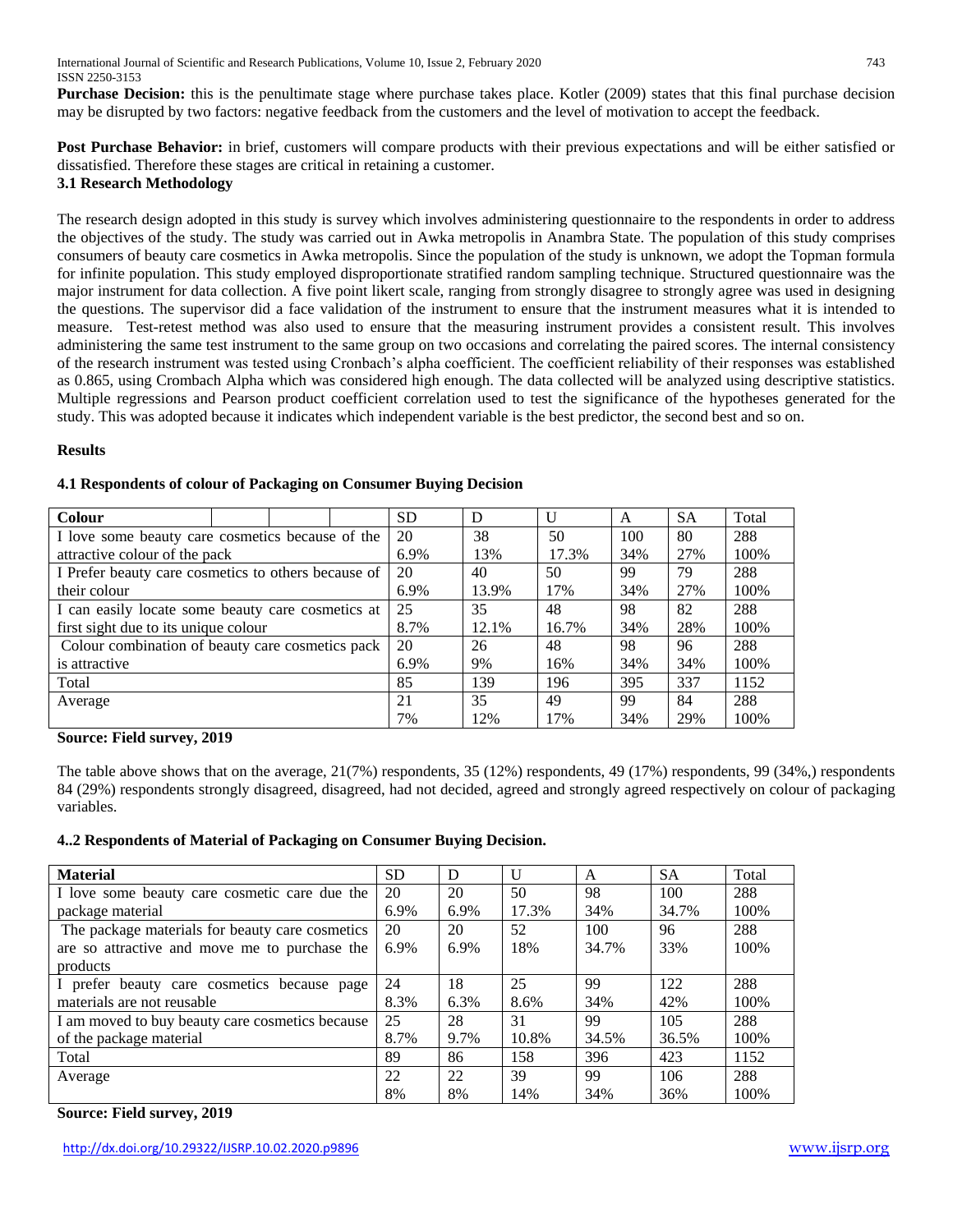The table above shows that on the average, 22(8%) respondents, 22 (8%) respondents, 39 (14%) respondents, 99 (34%,) respondents 106 (36%) respondents strongly disagreed, disagreed, had not decided, agreed and strongly agreed respectively on material of packaging variables.

# **4.3 The Regression Analyses**

This analysis was employed to understand which among the independent variables are related to the dependent variable, and to explore the forms of these relationships. The table below depicts the summary of the regression results and the analysis of variance.

# **Table 4.4.1: Summary of Regression Analysis Results**

| Model | A     | <b>R</b> Square | <b>Adjusted</b><br>R square | Std.<br>of<br><b>Error</b><br><b>Estimate</b> |
|-------|-------|-----------------|-----------------------------|-----------------------------------------------|
|       | .692a | .479            | .448                        | 2.39702                                       |

## **ANOVA**

|            |                                            |       | Degree of<br>Sum of |      |              | Mean Square |              |        |      |
|------------|--------------------------------------------|-------|---------------------|------|--------------|-------------|--------------|--------|------|
|            |                                            |       | Freedom             |      | Squares      |             |              |        |      |
|            |                                            |       |                     |      |              |             |              |        |      |
|            |                                            |       |                     |      |              |             |              |        |      |
|            | Regression                                 |       | 6                   |      | 534.006      |             | 89.001       |        |      |
|            | Residual                                   |       |                     | 101  |              | 580.319     |              | 15.746 |      |
|            | Total                                      |       | 107                 |      | 1114.324     |             |              |        |      |
|            | Calculated F                               |       |                     |      | 15.490       |             |              |        |      |
|            | Significant F                              |       |                     |      | .000a        |             |              |        |      |
|            | <b>Output of Regression - Co-efficient</b> |       |                     |      |              |             |              |        |      |
| Model      |                                            |       | Unstandarze         |      | Standardor   |             | t-statistics |        | Sig  |
|            |                                            |       | ed                  |      | Coefficients |             |              |        |      |
|            |                                            |       | Coefficients        |      |              |             |              |        |      |
|            | $\bf{B}$                                   |       | Std. Error          |      | <b>Beta</b>  | T           |              |        |      |
| Constant   | .215                                       | 2.214 |                     |      | 0.39206      | 1.123       |              | .000   |      |
| Colour     | .069                                       | .119  |                     |      | .062         | 2.123       |              | .004   |      |
|            |                                            |       |                     |      |              |             |              |        |      |
| Material   | .080                                       | .112  |                     |      | .060         | 2.124       |              | .001   |      |
| Graphics   | .187                                       | .098  |                     | .167 |              | 1.934       |              | .005   |      |
| Print Info | .358                                       | .091  |                     | .373 |              | 3.926       |              |        | .000 |

a. Dependent Variable: Consumer buying Decision

Tables 4.4.1 show the multiple regression results of the predictors: colour, package material, Graphics and printed information which accounted for approximately 48% of the variance in customer purchase decision  $(R^2 = .479, F = 15.490, p < .001)$ . The results showed that the elements of packaging and customer buying decision contributed positively and significantly to the regression model.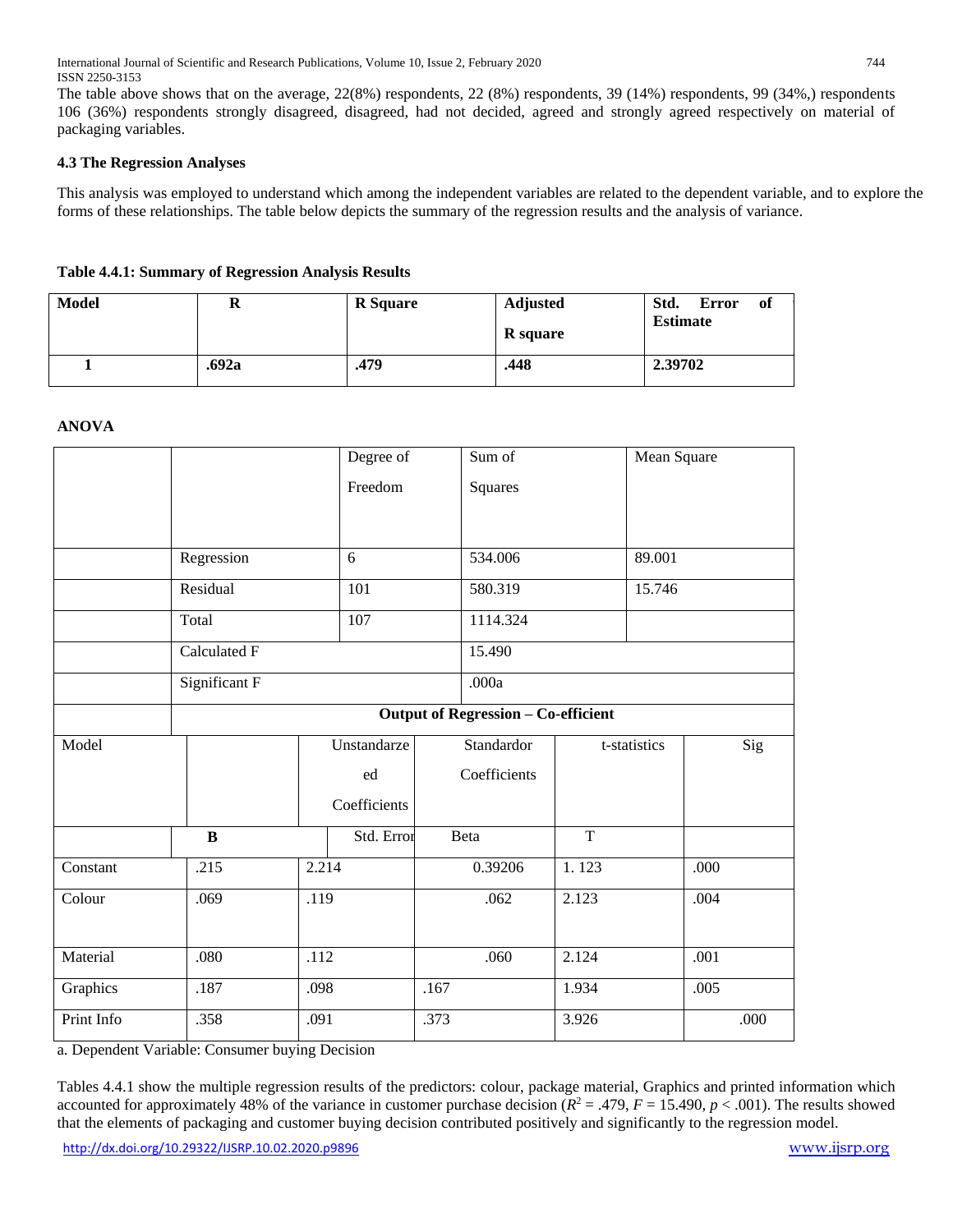International Journal of Scientific and Research Publications, Volume 10, Issue 2, February 2020 745 ISSN 2250-3153

Furthermore, the results of the multiple regression analysis showed that the relationship between colour, package material, Graphics and printed information, and customer buying decision was positive and statistically significant. This means that as colour, package material, Graphics and printed information increase, customer purchase decision also increases. This also implies or rather shows the relationship between packaging and customer buying decision is positive and statistically significant, suggesting that as packaging increases, customer purchase decision also increases.

Also, as stated above the  $R^2$  of 0.479 indicated that 48% of the variation in consumer buying decision can be explained from the four independent variables, thus 52.1% of the variation of customer buying decision is not explained by these variables but the regression model is statistically significant (F- ratio =15.490; probability level =0.000). The probability level of 0.000 means that the regression model results are due to random events instead of true relationship.

# **Hypothesis One:**

H1 There is a significant relationship between color of packaging and consumer buying decision

## **Table 4.4: Relationship between color of packaging and Consumer buying decision**

|                                                     |                            | of Packaging<br><b>Color</b> | <b>Consumer</b><br><b>Buying Decision</b> |
|-----------------------------------------------------|----------------------------|------------------------------|-------------------------------------------|
| <b>Color of Packaging</b>                           | <b>Pearson Correlation</b> |                              | .441                                      |
|                                                     | $Sig.(2$ tailed)           |                              | .029                                      |
|                                                     |                            | 288                          | 288                                       |
| <b>Consumer buying Decision Pearson Correlation</b> |                            | .441                         |                                           |
|                                                     | $Sig.(2$ tailed)           | .029                         |                                           |
|                                                     |                            | 288                          | 288                                       |
|                                                     |                            |                              |                                           |

#### **Correlations**

**Correlation is significant at the 0.05 level (2-tailed)**

The result of the test of hypothesis one (table 4.4.1) shows that the coefficient (r) and p-value are .44 and .029 The significance (.029) is less than the level of significance (.029). This indicates that there is strong correlation between color of packaging and consumer buying decision. Therefore, we accept the hypothesis that there is a significant relationship between color of packaging and consumer buying decision

## **Hypothesis Two:**

H2 There is a significant relationship between package material and consumer buying decision

## **Table 4.5 Relationship between Package Material and Consumer Buying Decision**

#### **Correlations**

|                                 |                            | <b>Package Material</b> | <b>Consumer</b>        |
|---------------------------------|----------------------------|-------------------------|------------------------|
|                                 |                            |                         | <b>Buying Decision</b> |
| <b>Package Material</b>         | <b>Pearson Correlation</b> |                         | .549                   |
|                                 | $Sig(2$ tailed)            |                         | .027                   |
|                                 |                            | 288                     | 288                    |
| <b>Consumer Buying Decision</b> | <b>Pearson Correlation</b> | .549                    |                        |
|                                 | $Sig.(2$ tailed)           | .027                    |                        |
|                                 |                            | 288                     | 288                    |
|                                 |                            |                         |                        |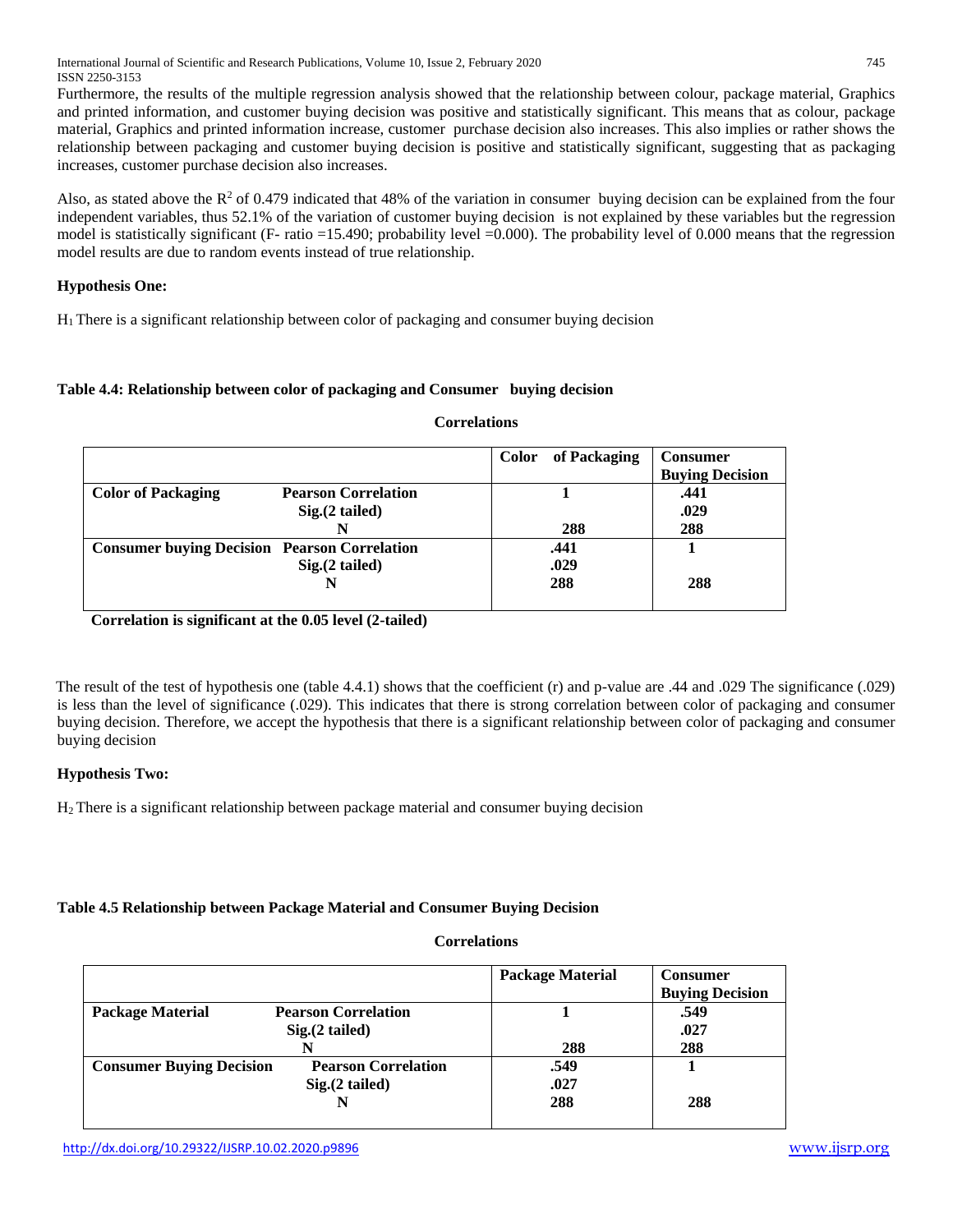## **Correlation is significant at the 0.05 level (2-tailed)**

The result of the test of hypothesis two (table 4.4.2) shows that the coefficient (r) and p-value are .54 and .027. The significance (.027) is less than the level of significance (0.05). This indicates that there is positive correlation between package material and consumer buying decision of cosmetics. Therefore, we accept the hypothesis that there is a significant relationship between package material and consumer buying decision.

# **5.1 Discussion of Findings**

The main objective of this study is to determine the relationship between elements of packaging like color of packaging, material of packaging, graphics on packaging and printed information on packaging and consumer buying decision. The study shows that out of the four elements of packaging (color, material, graphics and printed information) used to examine the relationship with consumer buying decision in Awka, all have significant relationship with consumer buying decision.

## **5.2. The Relationship between Color of Packaging and Consumer Buying Decision**

From the results in chapter four, the first hypothesis which states that there is a significant relationship between colour of packaging and consumer buying decision was accepted. This owing to the fact that the data analysis result showed that  $r = .441$  indicating a strong positive correlation between color of packaging and consumer buying decision. The acceptance is in line with the work of Deliya and Parmar (2012) on the role of packaging on consumer buying behaviour in Patan District, India. Using a total of 145 participants. Colour as one of the elements of packaging used to determine the relationship between elements of packaging and buying decision was statistically significant. This supports the fact that packaging influences consumer buying decision. This implies that the more the colour is visually attractive to consumers they more they buy the product. The study is also in line with the study by Silayoi and Specee (2014). The study found out that color as element of packaging has the strongest significant relationship with consumers buying decision.

#### **5.3 The Relationship Between Package Material and Consumer Buying Decision**

Also from the result above, the second hypothesis which states that there is a significant relationship between package material and consumer buying decision was accepted. This owing to the fact the result showed that  $r = .54$  indicating a strong positive correlation between package material and consumer buying decision. This is in line with the studies carried out by Silayoi and Specee (2014). This study also found out that package material has a significant relationship with consumer purchase decision for selected consumer non-durables.

#### **6.1 Conclusion and Implications**

This study examined the influence of packaging on consumer buying decision of beauty care cosmetics. Empirical evidences show that printed information on packaging remains most significant predictor of consumer purchase decision for beauty care cosmetics followed by package material, then colour and finally, graphics on packaging. This implies that producers of cosmetic products like beauty care cosmetics should pay more attention to these major factors when designing the package for their products.

This is because it is necessary to highlight that the results of this study will provide new result of marketing dynamics to producers and marketers of consumer products. This will also contribute major share in improving the revenue of these firms.

#### **7.1 Recommendations**

Based on this background, the following recommendations are made:

1. Producers of cosmetic products like beauty care cosmetics will continue to ensure that the printed information, package materials and color of the package will keep attracting consumers by maintaining their current state of packaging and improve on it when necessary through proper market investigation. They should also pay attention to printed information and type of material use in packaging. However, from the result of this study, producers of beauty care cosmetics are advised not to pay less attention to graphics but to through market survey identify proper graphical designs for packaging cosmetic products.

2. It was recommended that organizations will pay attention to the information used. It must also be more useful technically. Management should ensure that their product package is not also deceptive.

#### **REFERENCES**

Abdullah, M. kalam, A. & Akterujjaman, S. M. (2013). Packaging factors determining consumer buying decision. *International Journal of Humanities and Management Sciences* (IJHMS), (5), 34-54.

Adhesives and Sealants Industry, (2011). 'Packaging Sells', Adhesive and Sealants Industry, 1<sup>st</sup> January, 36.

Anonymous, at Dairy Foods, (2001). Milk packaging: Material selections, dairy Foods, 102(10), 8.